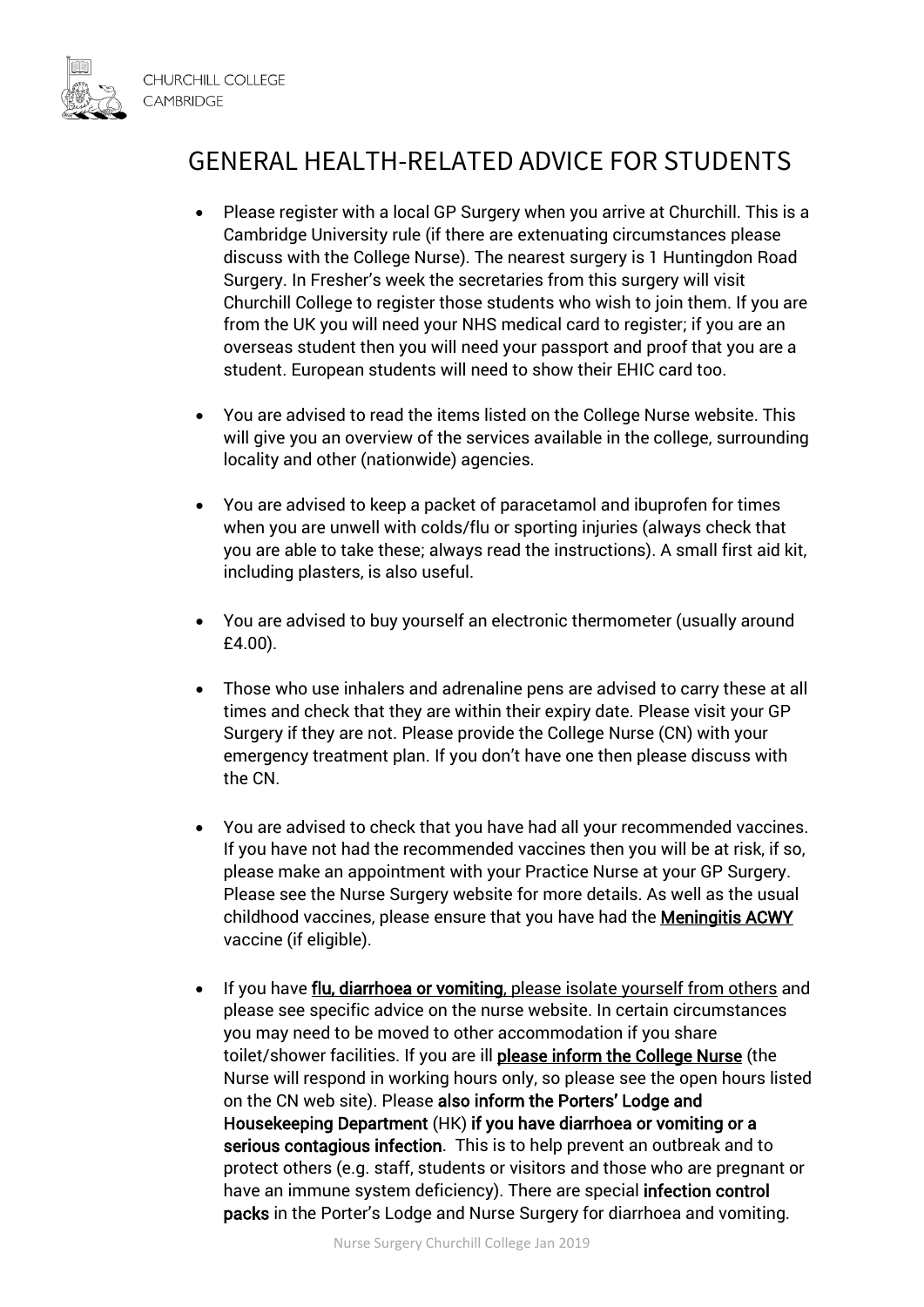- Please note: there is also a tab on the Nurse website for meningitis symptoms.
- The NHS provides information on most health conditions: <https://www.nhs.uk/>
- Please contact your GP if you are unwell and in a high risk group, such as those who are pregnant or those with: diabetes, chronic conditions such as asthma or heart disease or those with conditions which affect the immune system.
- If you have difficulty breathing, shortness of breath, chest pain, sudden dizziness, confusion or severe, persistent vomiting you will need to see a doctor. Depending on the severity either contact your GP for an urgent appointment or the emergency services. For NHS 'out of hours' medical advice or attention call 111. If symptoms are severe/life threatening, don't hesitate to dial: 999 or 112 for an ambulance.
- Inform a friend if you are ill; choosing a 'Buddy' for when you are ill will be helpful and will also prevent contagious disease spreading. Please discuss protective measures with the college Nurse. PPE's (gloves, aprons and masks) are available from the nurse or Porters' Lodge if needed). Avoid contact and close proximity with helpers and always wash your hands and spray door handles regularly (use spray which is both a disinfectant and antiviral and kills 99.9 % microbes; contact HK Department, the College Nurse or the Porters' Lodge for this). You may also wish to consider letting a family member know that you are ill. Please keep your phone/computer switched on. Check your text/emails regularly so that lines of communication can be kept open.
- Please also look out for friends or individuals in your accommodation who say they feel unwell. You can do this via email or text if it is a contagious condition. Offer to get help for them if needed and ask them to contact the College Nurse. If the CN is not available then individuals may call NHS 111 for advice or their GP Surgery, if they need to visit or speak to a doctor.
- The Porters will help with taxis if individuals cannot get to the GP Surgery or hospital: (01223) (3) 36000
- You are advised to inform your Tutor of your illness. Please also let your Tutor know when you have recovered.
- You are advised to cancel/ rearrange classes, supervisions or lectures if you are too unwell to attend.
- If you are mentally unwell, please consider discussing this with the College Nurse. The college Nurse will support you and assess the severity; sign